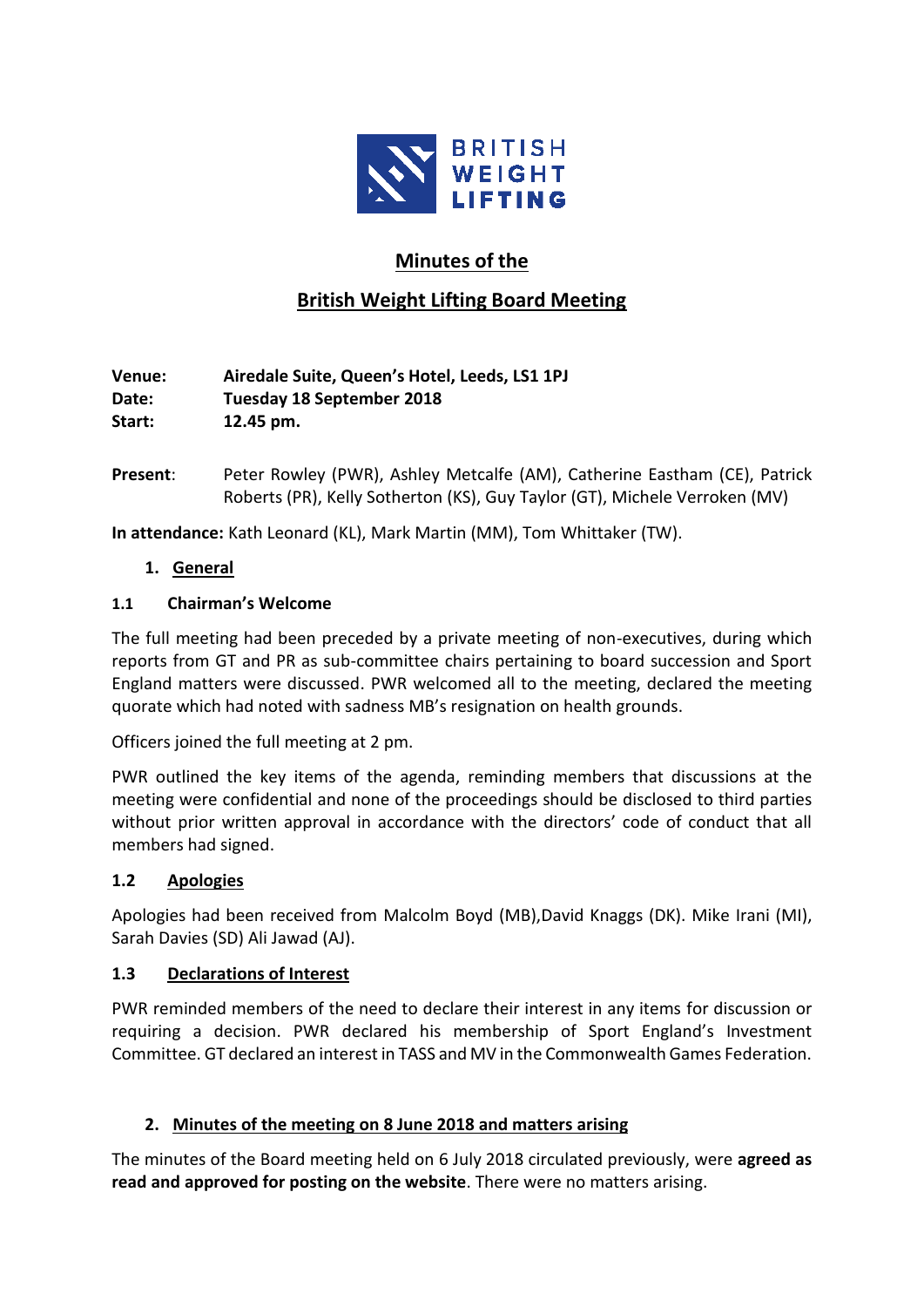#### **3. Decisions taken outside the Board Meeting**

PWR informed members of CE's decision not to seek a second term when her first term concludes in December.

### **4. Minutes and recommendations from sub-committees**

Minuted in item 1 above.

### **5. Sport Development**

KL presented her comprehensive report on operational performance via PowerPoint. Members noted continuing developments and initiatives pertaining to Workforce and Education development, Competitions, Marketing and Communications, Partnership and Relationship Management and Safeguarding.

### **6. High Performance and UK Sport Update**

TW presented his report on the 2018/2019 Objectives and an update on the World Class Programme (WCP) for Para Powerlifting via PowerPoint.

AM updated the meeting on Olympic weightlifting matters, in particular the British Youth, Juniors and Under 23 Championships held the previous weekend and team selections for the forthcoming World University Championships and Youth Olympics, indicating the improving strength in depth emerging from the talent pathway development plan.

### **8. Finance Matters and Update**

MM referred to the papers circulated previously, the Audit and Finance meeting held on the 8 September and presented the draft Annual Report and Financial Statements for the year ended 31 March 2018 together with the audit findings. A discussion ensued around the wording of certain parts of the directors' report and CE offered to draft certain amendments. Subject to those amendments and other typographical corrections, **the Annual Report and Financial Statements were approved**, with MM authorised to sign them and the letter of representation on the board's behalf as company secretary.

MM also presented the summary slides of financial performance for June and July. Directors commented on the continuing better than budget outturn and the forward forecast to 31 March 2019.

## **9. Board Matters**

PR referred to the Audit and Finance Committee meeting on 8 September. Following discussion**, the committee's updated terms of reference and Risk Management policy were approved.** The policies review schedule and GDPR update were noted.

AM updated members on UK Sport/Sport England's governance diversity matters and it was **agreed for an Equality and Diversity update** to be added as a standing order to all future Board agendas.

AM also reminded members of the Annual general meeting date of 28 October 2018.